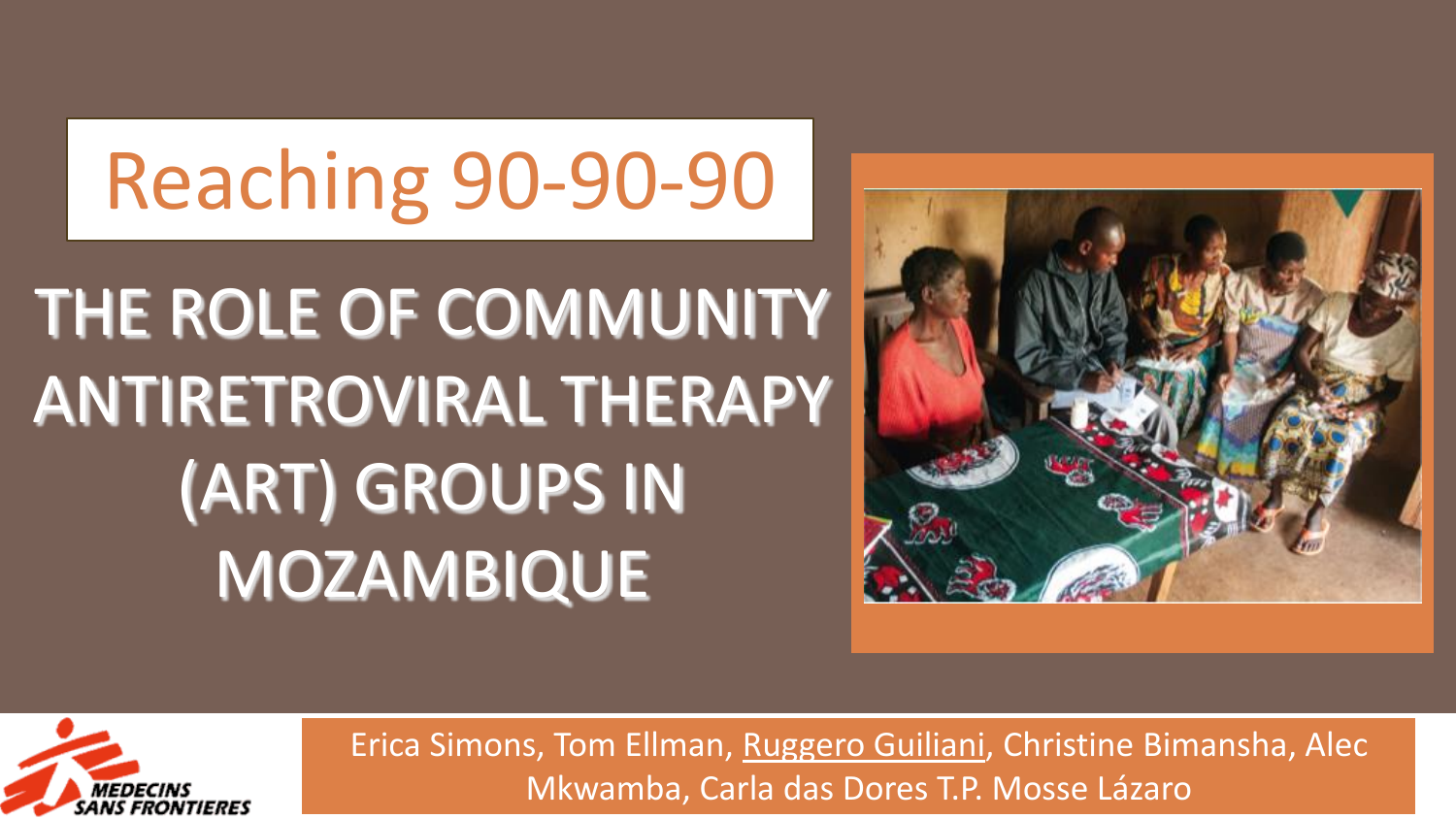#### UNAIDS 90-90-90 Target



#### 90% know their HIV status

90% are retained on ART

#### 90% have a suppressed viral load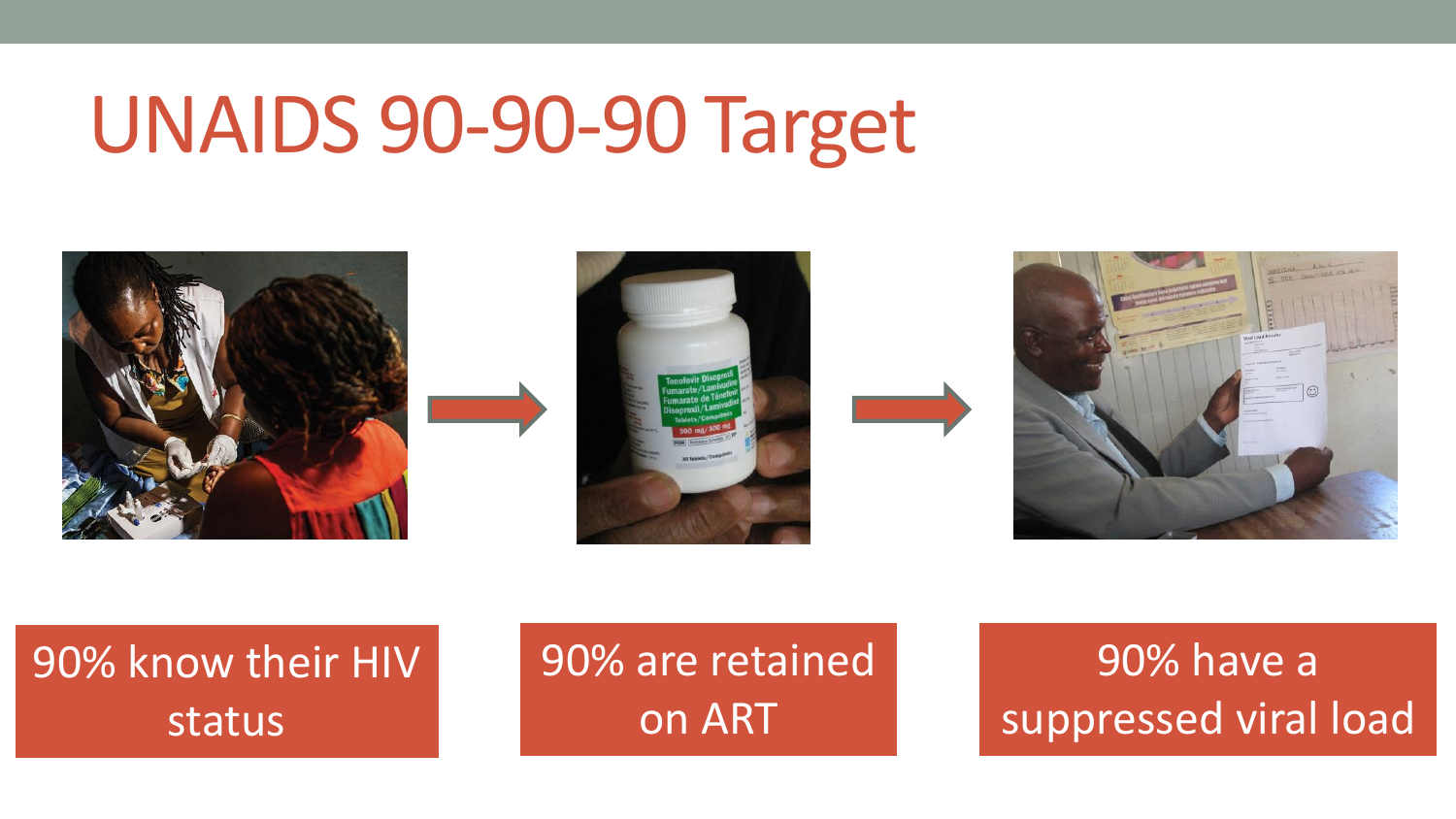## Setting

• HIV prevalence among adults (15-49) in Tete Province: 7%

• Majority of population in rural areas

• Weak health system & limited human resources

#### Prevalência de HIV por província Percentagem de mulheres e Cabo homens de 15-49 anos HIV + Niassa Delgado 3.7% 9.4% Nampula Tete 4.6% 7.0% Zambézia 12.69 Moçambique 11.5% iofal Manica 15.3% Inhambane Gaza 8.6% 25.1% Maputo Província 19.8% Maputo Cidade 16.8%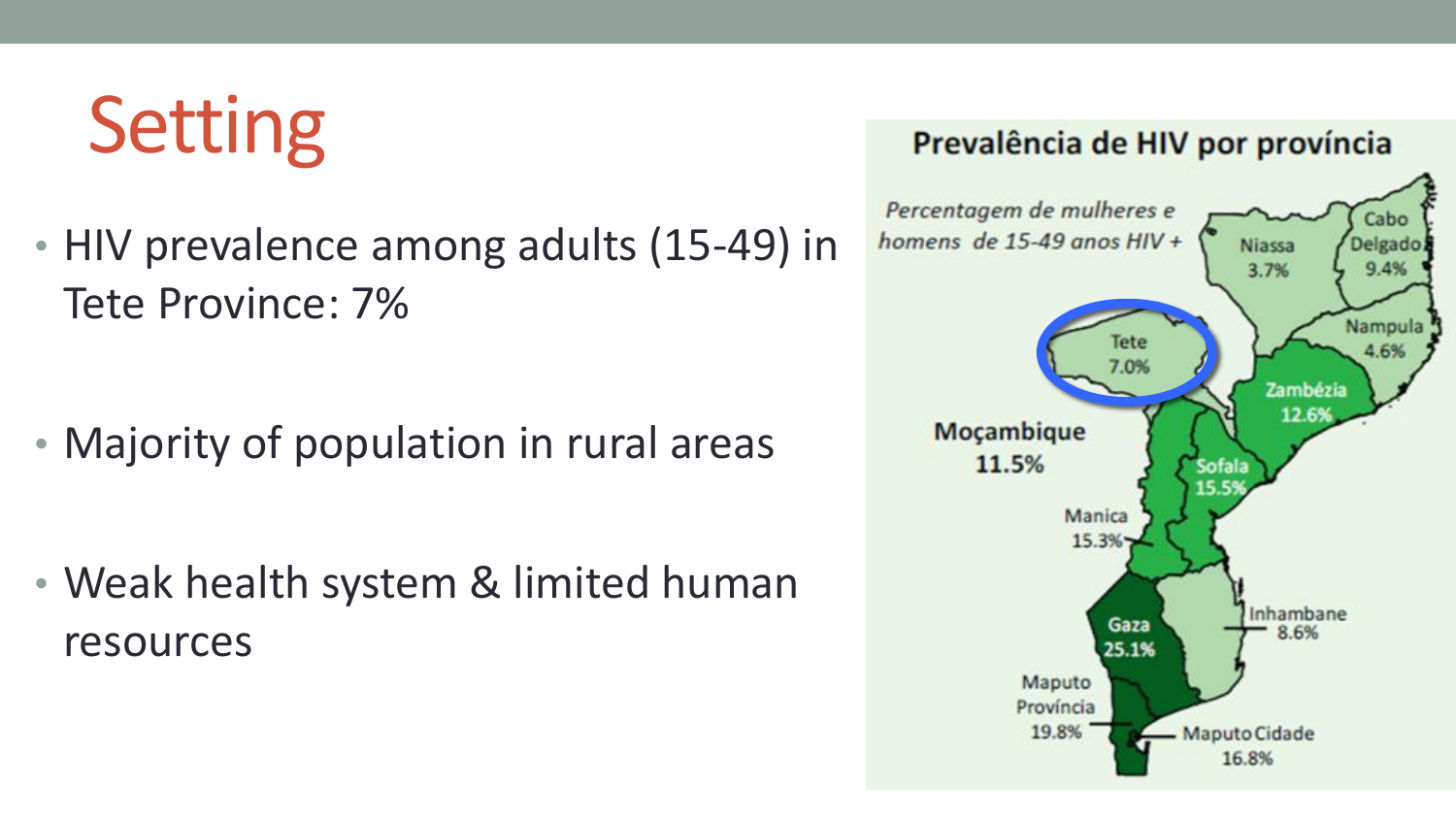# Community ART groups (CAGs)

**Each CAG member goes to the Health Facility (HF) once every 6 months**



**Member 1 returns to community and distributes ART** 

**Members 2, 3, 4, 5 and 6 conduct trips to the HF in following 5 months**

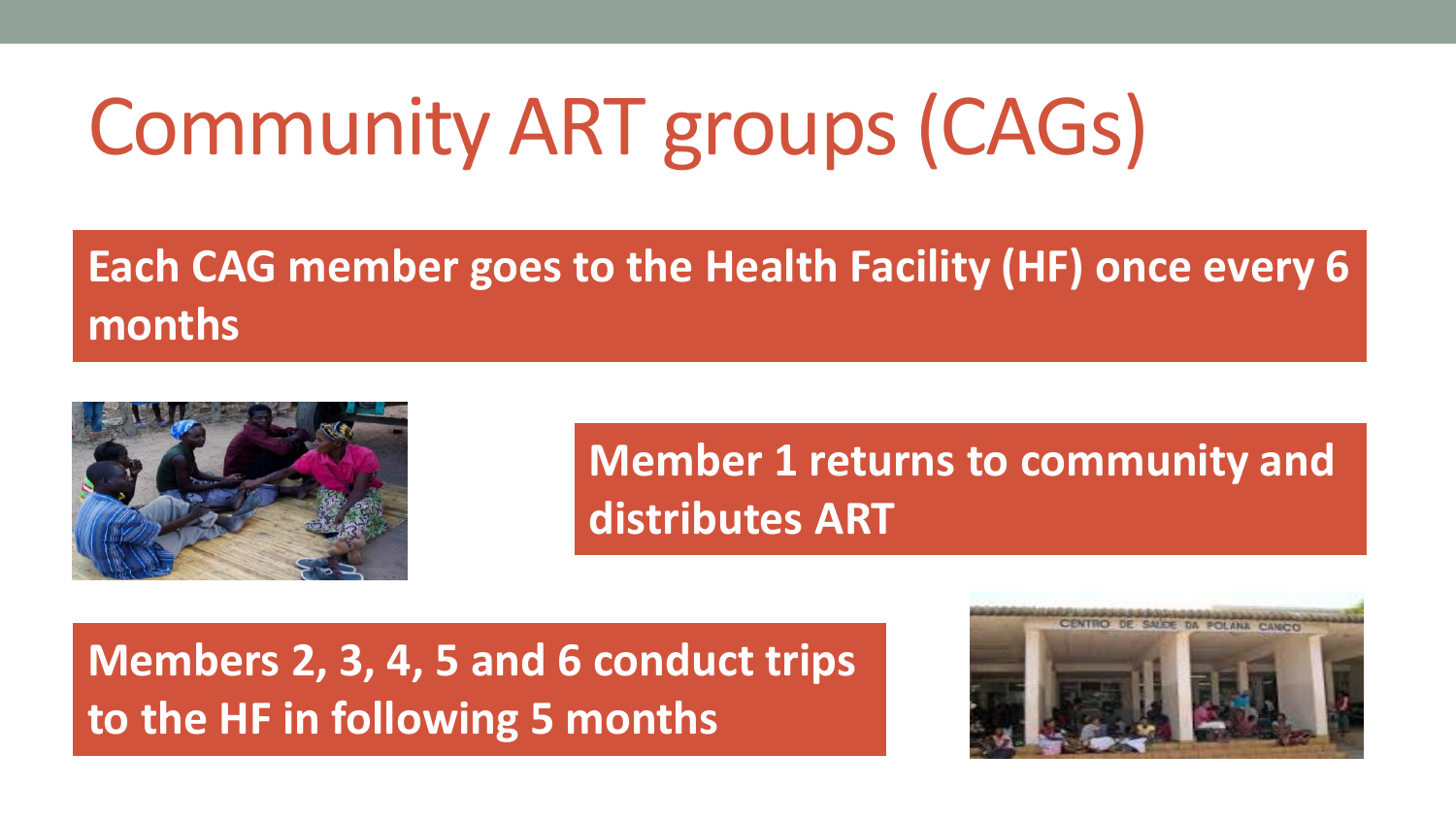# Community ART groups (CAGs)

- Reduce patient and facility burden
	- Decrease in facility visits
- High retention in care (RIC) among patients in CAGs
	- 24-month RIC from eligibility:
		- 97.5% (95% CI: 95.4-98.6) among patients in CAGs;
		- 82.3% (95% CI: 80.0-84.5) among patients in individual care (p <0.001)<sup>1</sup>
- Rolled out nationally & regionally

*<sup>1</sup>Decroo et al. The effect of community ART groups on retention-in-care among patients on ART in Tete Province, Mozambique, [abstract]*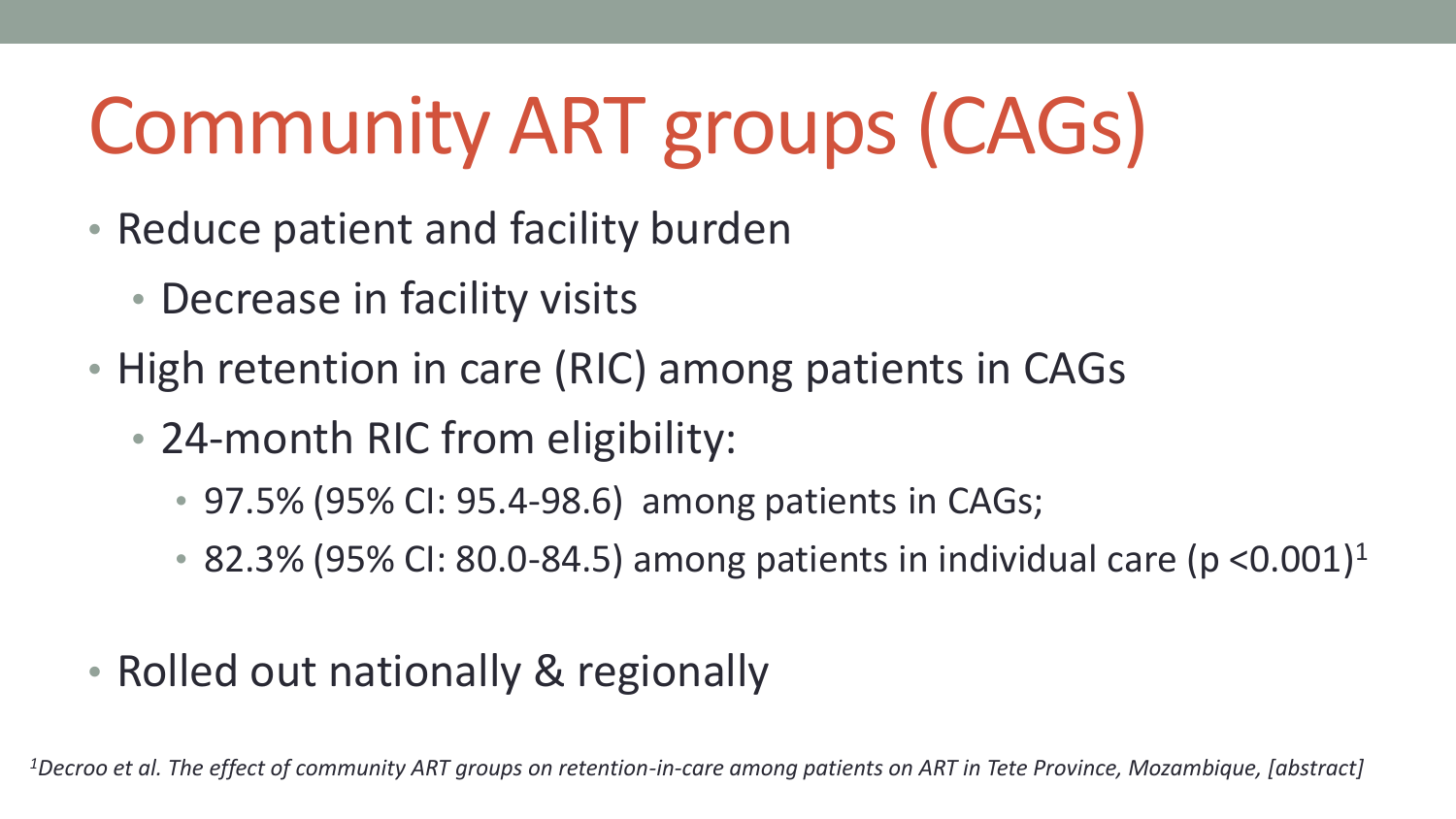#### Objective: explore impact of CAGs

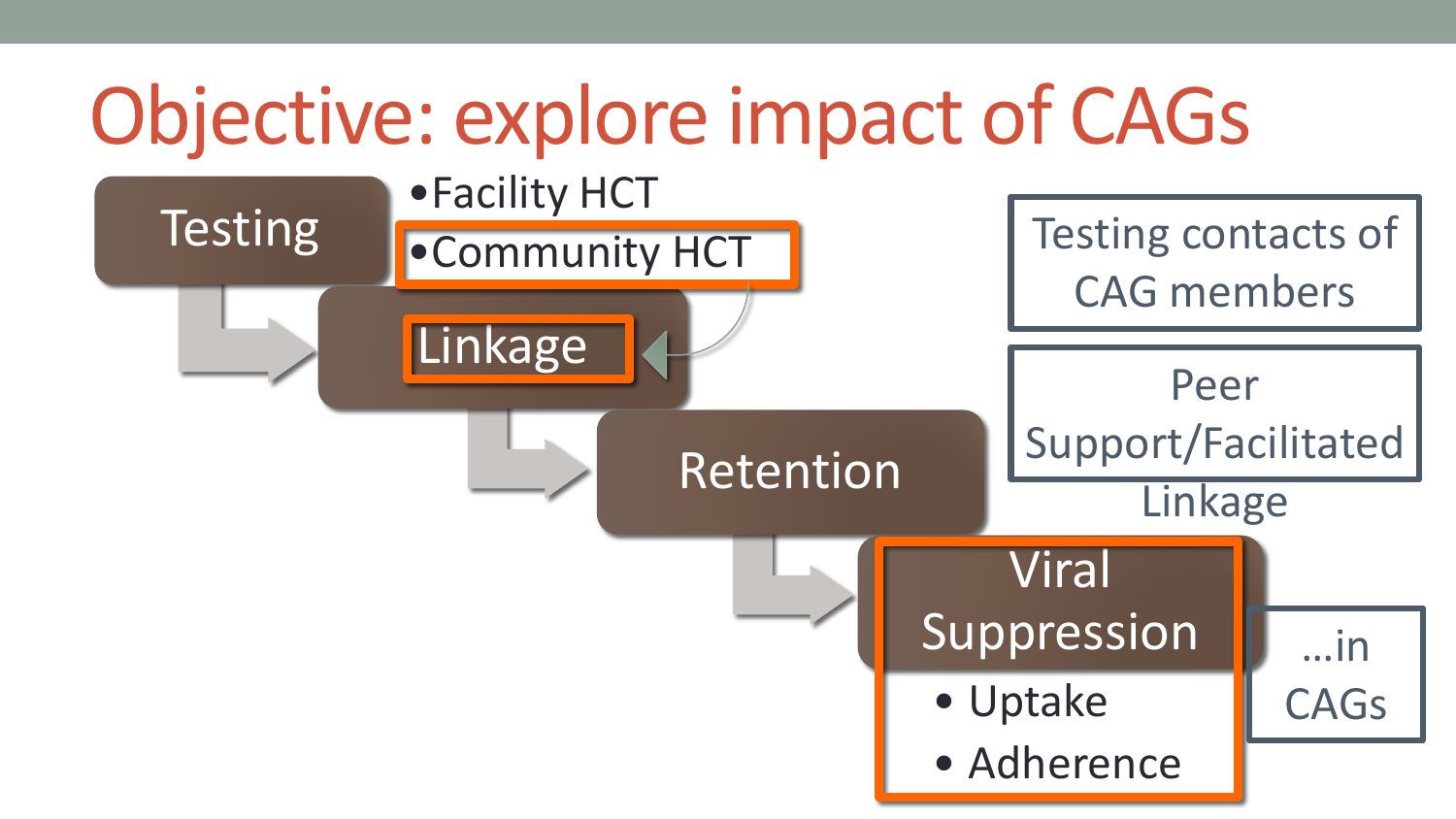#### **Methods**

• Retrospective analysis of routinely collected community-based HIV-testing data from July 2012 to December 2015

• Retrospective analysis of virological outcomes of patients receiving ART for more than 6 months from December 2013 to December 2015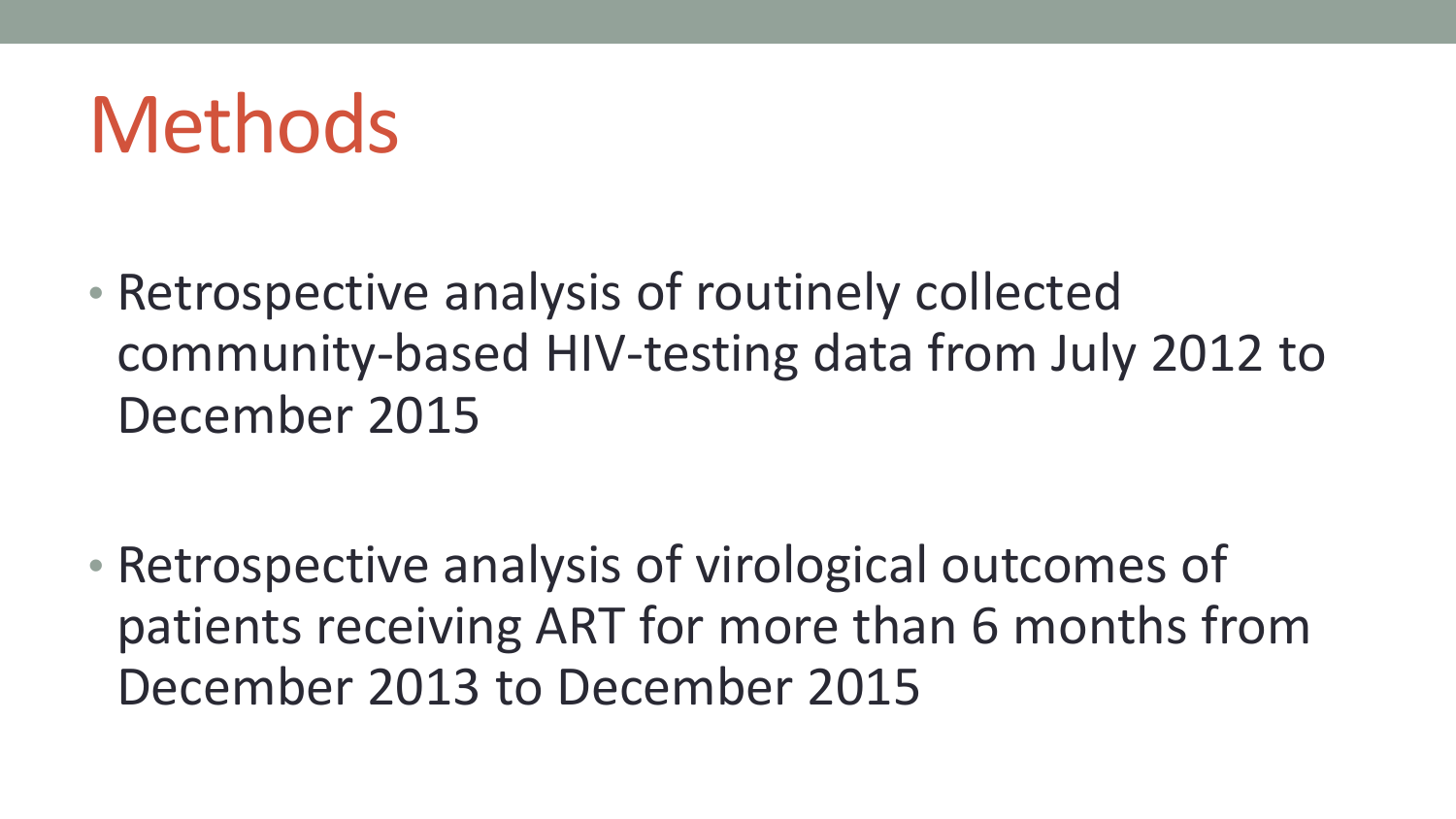#### Community Testing:

Community Lay Counsellor and CAG mobilisers

- Aim to increase identification of positive cases in community testing and to improve linkage to care
- **1 st Phase**: Through CAG contacts **2 nd Phase**: General population
- **25,795** tested; HIV positivity: 4%
- Facilitated linkage & peer support

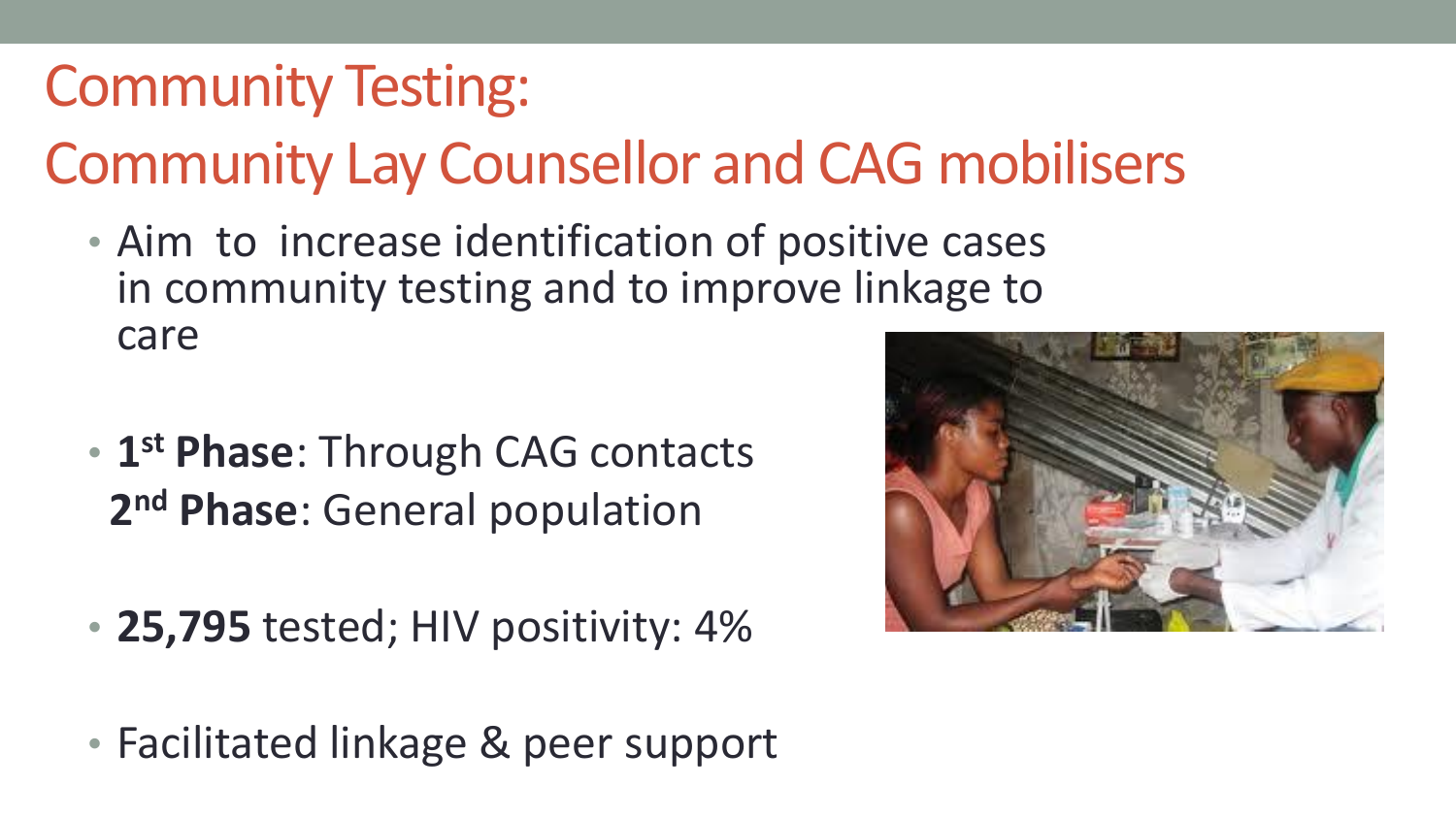## Community Testing, 2012-2015

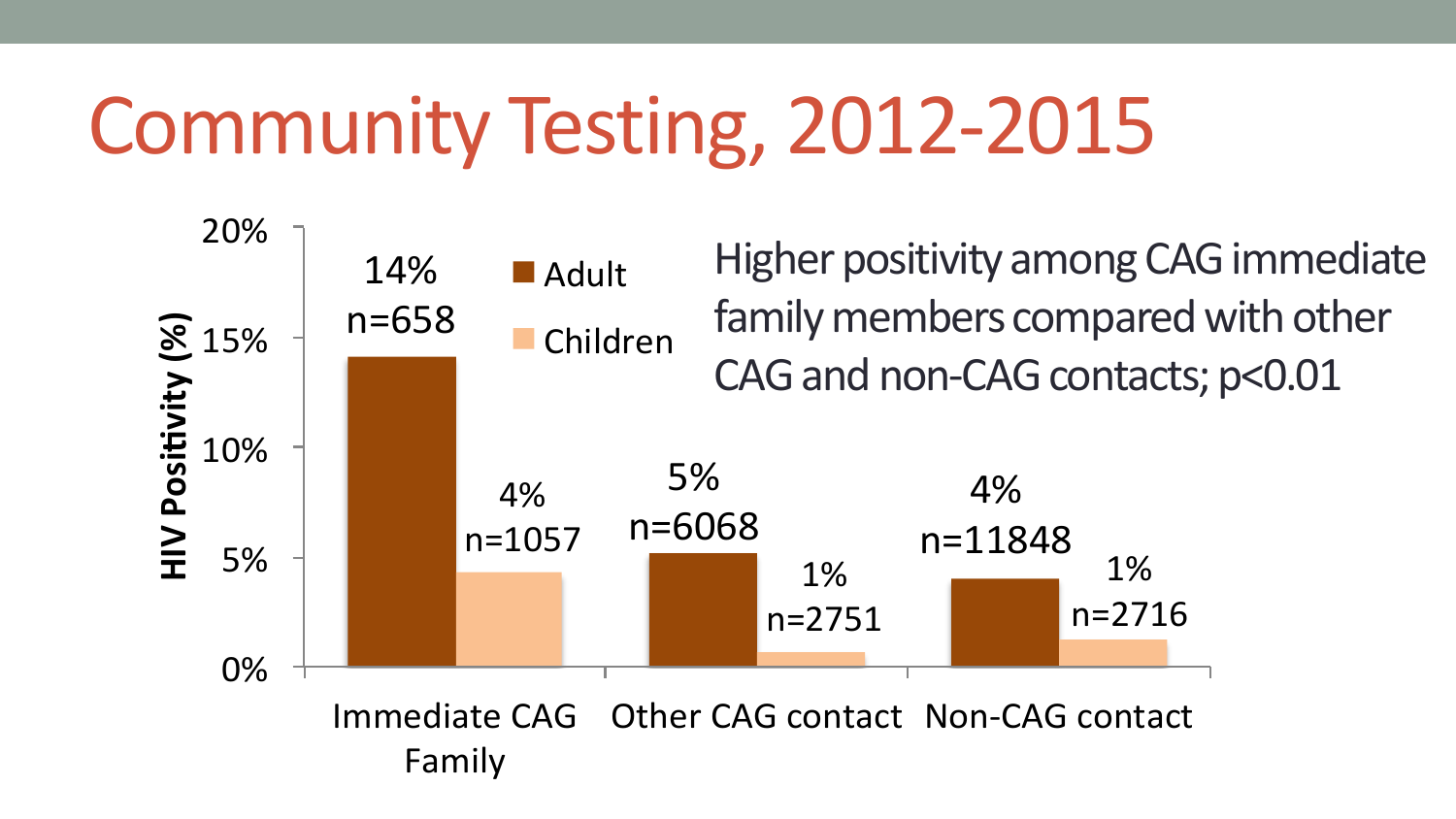## Linkage by contact method, 2012-2014

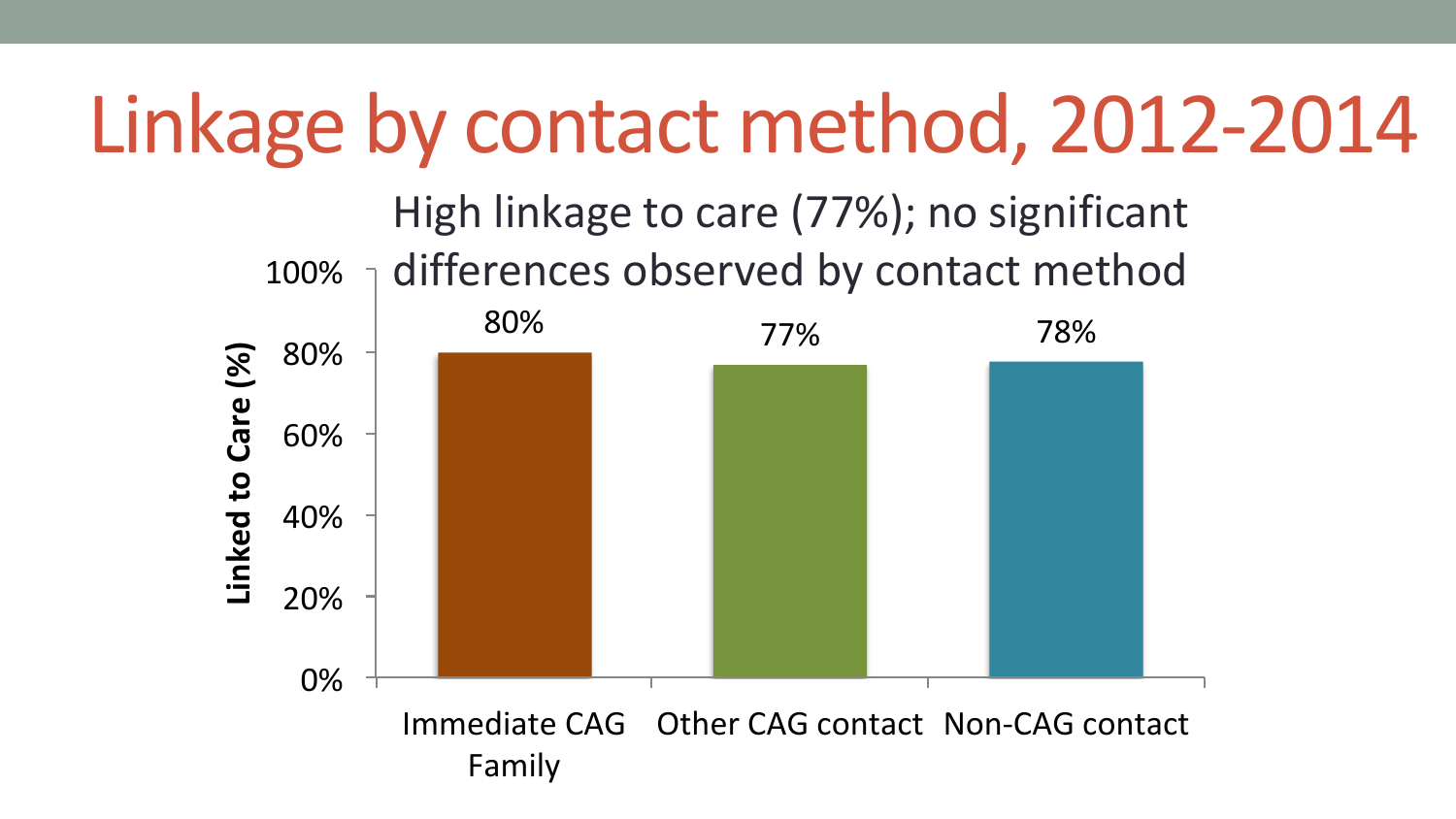#### Initial Viral Load Results

• Routine viral load monitoring rolled out in late 2013 within district

• **Coverage:** CAGs: 77% vs. non-CAG patients: 52% (p<0.01)

• 39% had VL ≥1000 copies/mL; no significant difference by CAG status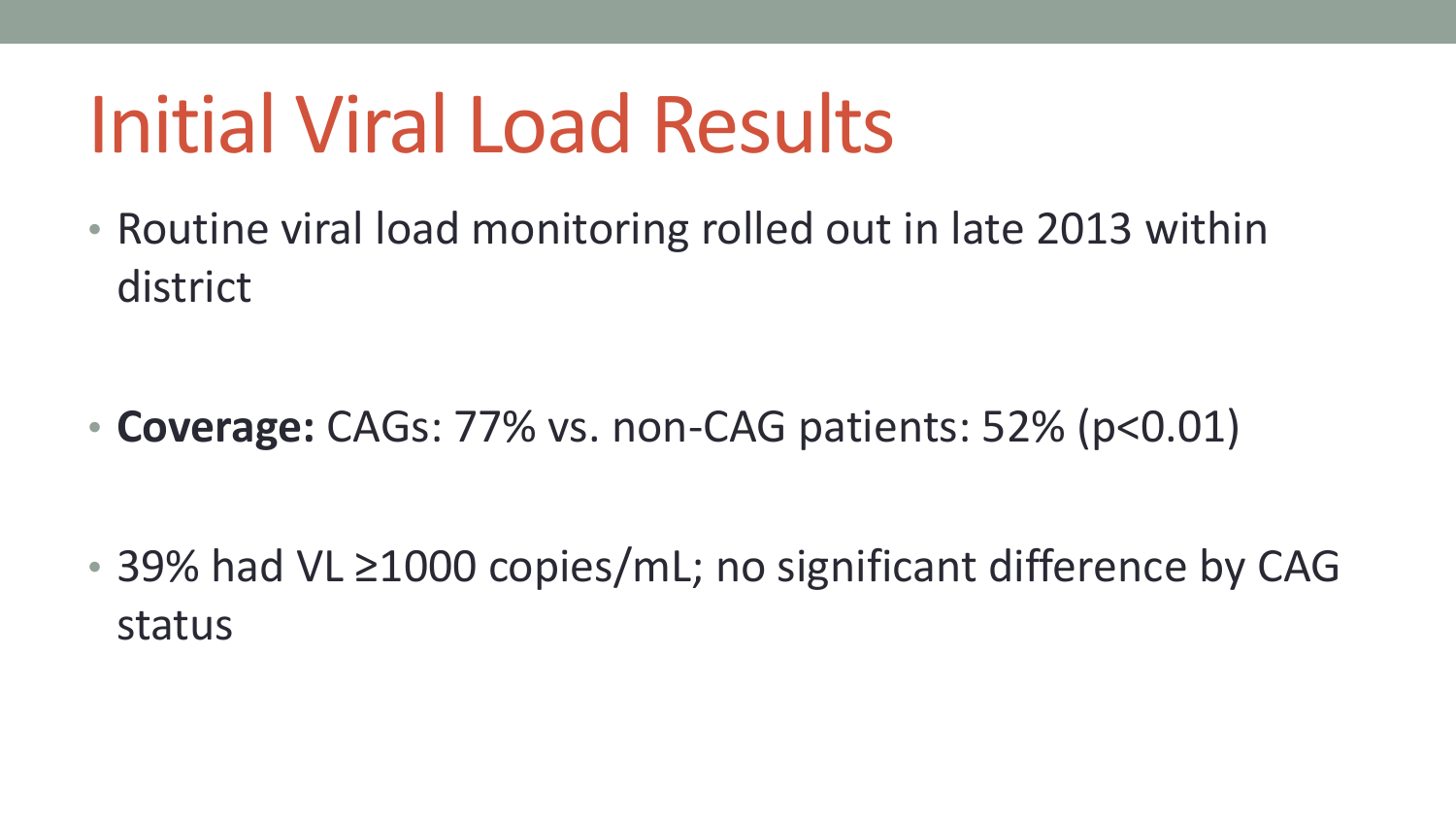#### **Conclusions**

- Index case testing through CAGs simple way to identify a high-risk population
- High linkage to care observed
	- Peer support, facilitated linkage & possible reduction in stigma
- CAGs facilitated improved VL coverage
- High risk of virological failure in this context; no difference between among CAG and non-CAG patients
- Further work necessary to maximise the benefit of differentiated ART delivery models across the 90-90-90 target